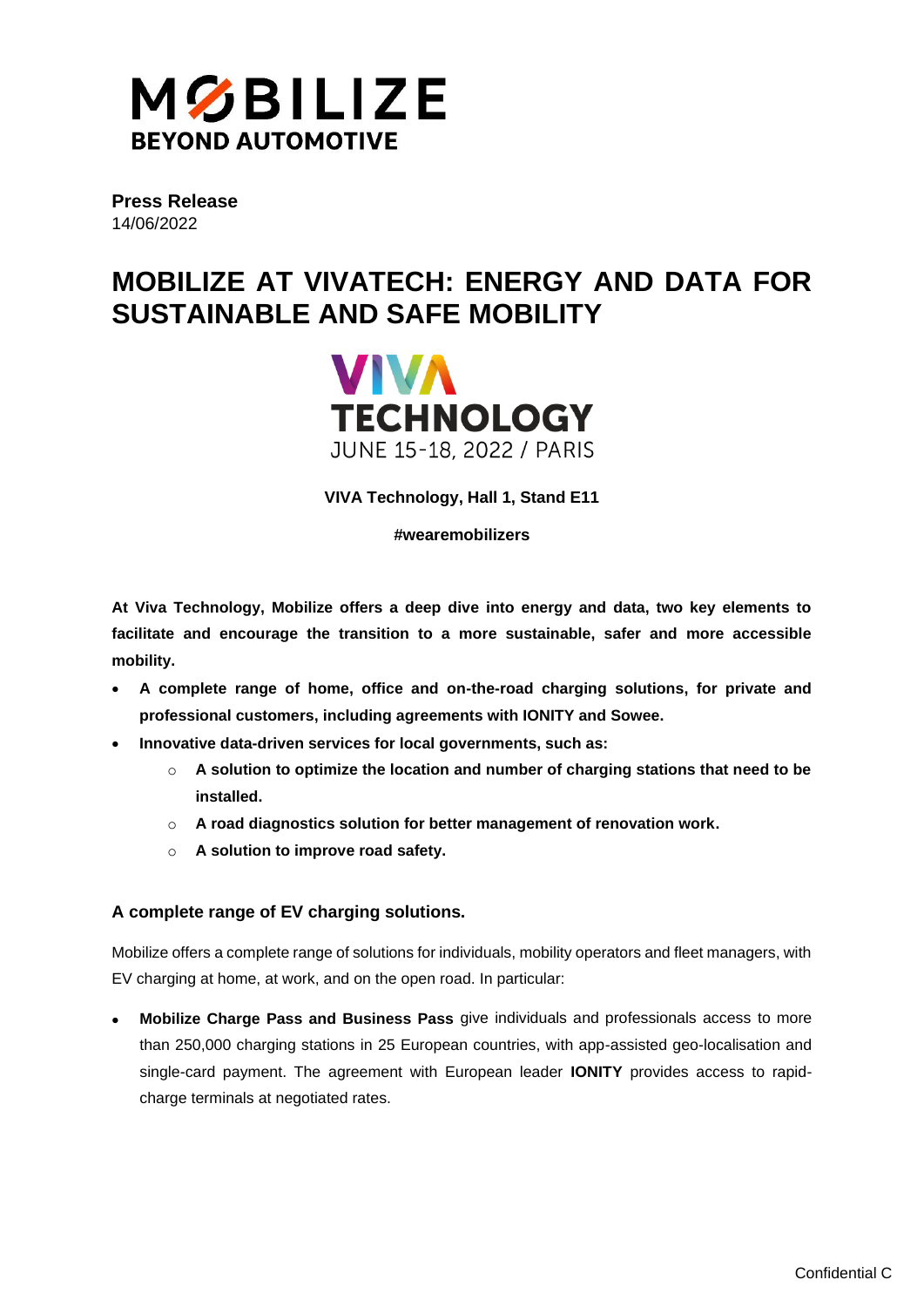• At home, **Mobilize Smart Charge** means users can charge their vehicle automatically when electricity prices are cheapest, saving up to  $\epsilon$ 130 every year<sup>1</sup>. In France, Mobilize is partnering with **Sowee**, a subsidiary of EDF, to offer carbon-neutral electricity contracts to optimize EV charging and earn points at the same time (more information [here\)](https://fr.media.mobilize.com/actualites/avec-mobilize-et-sowee-renault-group-et-le-groupe-edf-innovent-pour-optimiser-la-facture-energetique-des-particuliers-8a9d-e3532.html).

Mobilize is also preparing the next generation of EV battery optimization (V2G, 'Vehicle to Grid'). EV batteries will be used not only to store energy, but also to supply energy back into to the grid.

• Lastly, with **betteries,** Mobilize gives **batteries second lease on life** as mobile storage solutions, with production having just started at the Renault Group Refactory in Flins (France).

### **Data serving people and communities**

Mobilize develops data-based services for its customers. With the consent of drivers, it aggregates data from connected cars with data from infrastructure points and partners. This is then used for three services:

- **'Smart EV Charging Places'** analyses a territory in order to propose the best roll-out strategy for charging stations, taking into account the behaviour and habits of electric vehicles' users. It also identifies the lack of public or semi-public charging stations, unavailable or defective stations. Mobilize thus supports the ecological transition by acting on electrification in support of local governments.
- **'Smart Road Monitoring'** is a road quality diagnostic service allowing better management (optimization and prediction) of any necessary roadworks. It pools together data and images collected by a high-performance sensor – developed and patented by Renault Group – which detects road faults, and a camera that compares visual data with against faults detected by the sensor. A classification helps prioritize the work required and to estimate costs. For local governments, this means lower maintenance costs, noise pollution, and  $CO<sub>2</sub>$  emissions.
- **'Safety Road' by Mobilize** is used to identify risk-prone zones in a given area and assist local governments in prioritizing necessary road works. Data from connected vehicles is used to identify dangerous or risky driving. Such information is then projected onto a map of the area thereby showing the precise locations where the road is the primary cause of dangerous driving. The "Safety Road" service also helps local governments assess the impact of the improvements made by studying changes in driver behaviour, almost immediately.

Mobilize also works with the Software République ecosystem (members and start-ups), who will be speaking at the booth.

<sup>&</sup>lt;sup>1</sup> This includes €95 savings on the electricity bill due to peak/off-peak switches and €35 in points via the app. Example calculated on the basis of charging a vehicle at home, in France, with a peak/off-peak electricity contract, full use of the Mobilize smart charge service in offpeak hours, and an annual consumption of 2,500kWh.